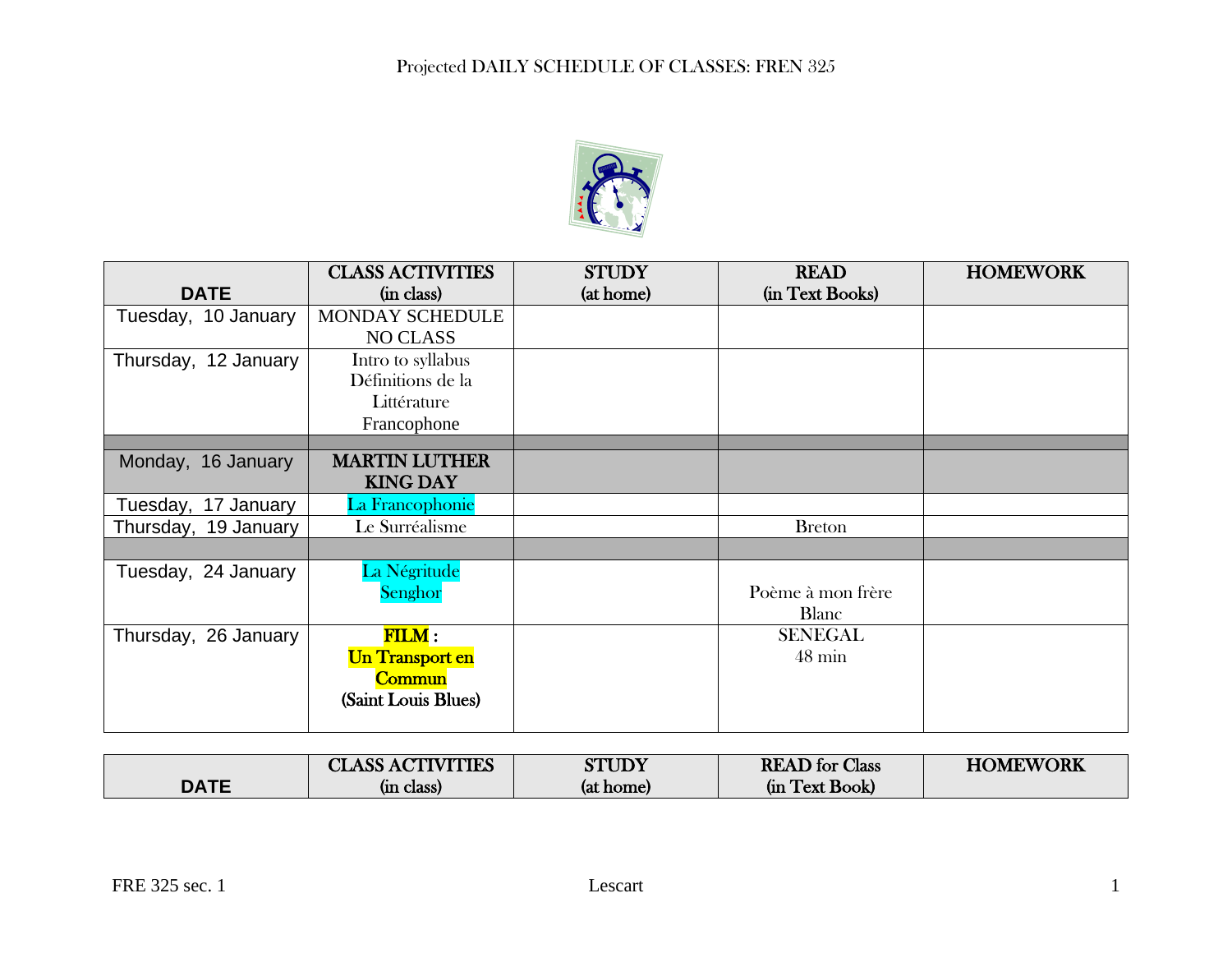| Tuesday, 31 January  | Aimé Césaire     | Cahier d'un Retour au | Assignement #1 |
|----------------------|------------------|-----------------------|----------------|
|                      |                  | Pays Natal            |                |
|                      |                  | $(7-24)$              |                |
| Thursday, 2 February | Aimé Césaire     | Cahier d'un Retour au | Assignement #2 |
|                      |                  | Pays Natal            |                |
|                      |                  | $(25-44)$             |                |
|                      |                  |                       |                |
| Tuesday, 7 February  | Aimé Césaire     | Cahier d'un Retour au | Assignement #3 |
|                      |                  | Pays Natal            |                |
|                      |                  | $(45-65)$             |                |
| Thursday, 9 February | $\textbf{FILM}:$ |                       |                |
|                      | <b>REBELLE</b>   | <b>CONGO</b>          |                |
|                      | (War Witch)      | $96 \text{ min}$      |                |
|                      |                  |                       |                |
|                      |                  |                       |                |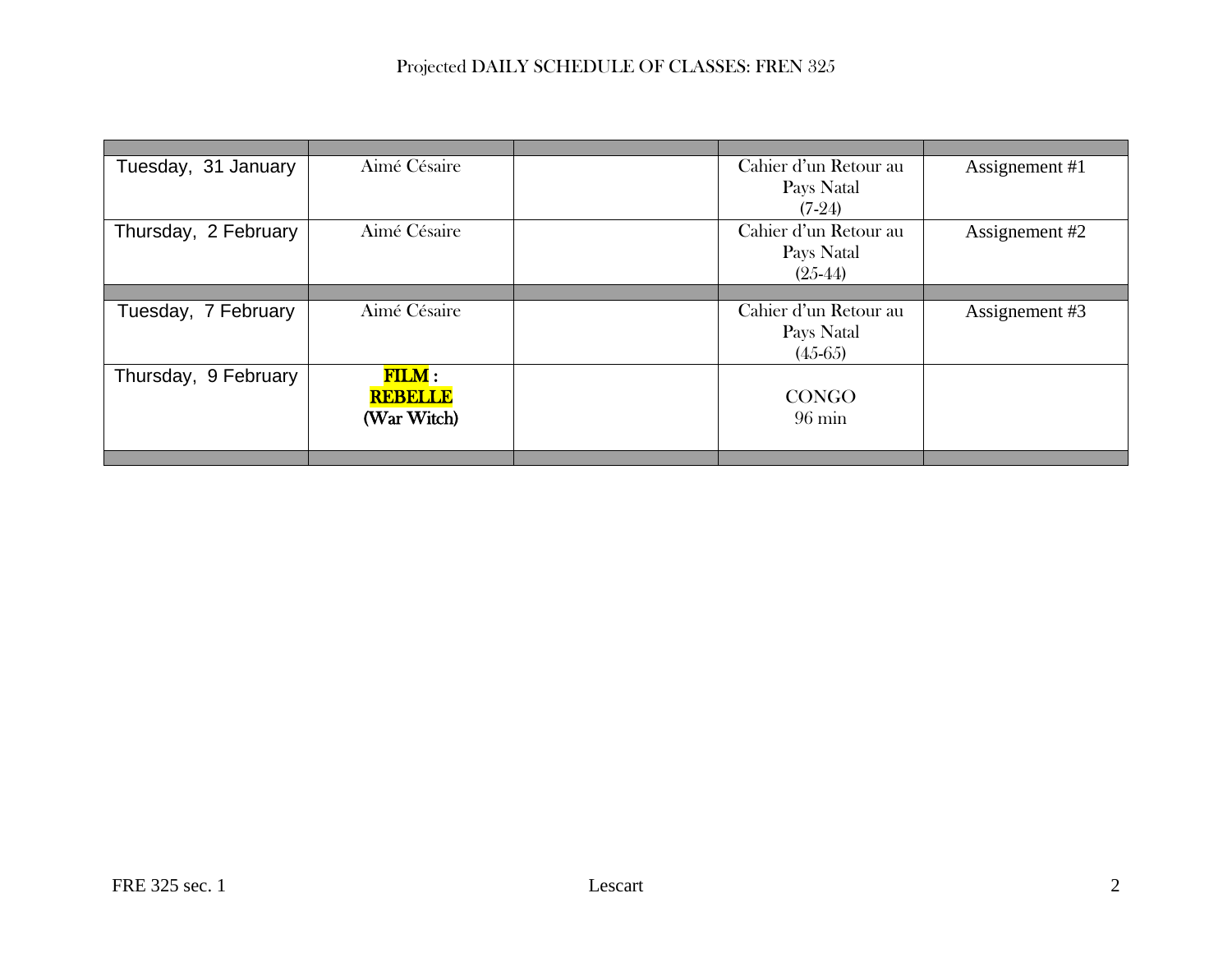|                      | <b>CLASS ACTIVITIES</b>   | <b>STUDY</b> | <b>READ</b>      | <b>HOMEWORK</b> |
|----------------------|---------------------------|--------------|------------------|-----------------|
| <b>DATE</b>          |                           | (at home)    | (in Text Book)   |                 |
| Monday, 13 February  | PRESIDENT DAY             |              |                  |                 |
| Tuesday, 14 February | $\textbf{FILM}:$          |              | <b>CONGO</b>     |                 |
|                      | <b>REBELLE</b>            |              | $96 \text{ min}$ |                 |
|                      | (War Witch)               |              |                  |                 |
|                      | <b>Discussion</b>         |              |                  |                 |
| Thursday, 16         | <b>HAITI</b>              |              |                  |                 |
| February             | Jacques Roumain           |              | <b>FILM</b>      |                 |
|                      | Gouverneurs de La         |              | $1 h 47$         |                 |
|                      | Rosée                     |              |                  |                 |
|                      |                           |              |                  |                 |
| Tuesday, 21 February | Gouverneurs de la Rosée   |              | <b>FILM</b>      |                 |
|                      | <b>Fallevic Antenne 2</b> |              | 1 H 47           |                 |
| Thursday, 23         | <b>René Despestre</b>     |              | Rosenna dans la  | Assignement #4  |
| February             |                           |              | Montagne         |                 |
|                      |                           |              | $(41-56)$        |                 |
|                      |                           |              |                  |                 |
| Tuesday, 28 February | René Despestre            |              | Rosenna dans la  | Assignement #5  |
|                      |                           |              | Montagne         |                 |
|                      |                           |              | $(56-74)$        |                 |
| Thursday, 2 March    | <b>MID-TERM EXAM</b>      |              |                  |                 |
|                      |                           |              |                  |                 |
|                      |                           |              |                  |                 |
| Du 6-10 March        | <b>SPRING BREAK</b>       |              |                  |                 |
|                      |                           |              |                  |                 |
|                      |                           |              |                  |                 |
|                      |                           |              |                  |                 |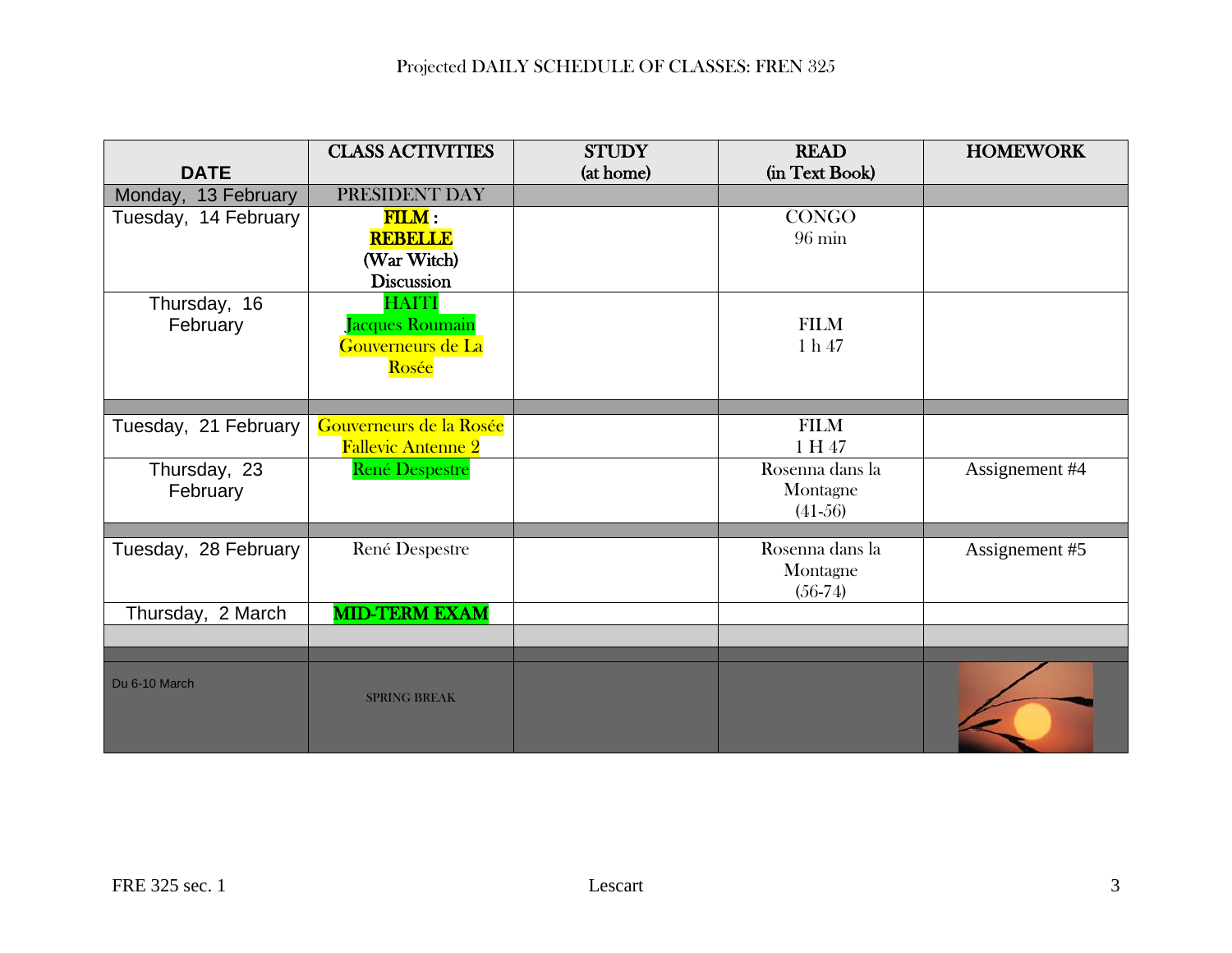|                    | <b>CLASS ACTIVITIES</b>      | <b>STUDY</b> | <b>READ</b>          | <b>HOMEWORK</b> |
|--------------------|------------------------------|--------------|----------------------|-----------------|
| <b>DATE</b>        | (in class)                   | (at home)    | (in Text Book)       |                 |
| Tuesday, 14 March  | Leila Sebbar                 |              | Une Enfance Outremer | Assignement #6  |
|                    |                              |              | $(1-50)$             |                 |
| Thursday, 16 March | Leila Sebbar                 |              | Une Enfance Outremer | Assignement #7  |
|                    |                              |              | $(51-100)$           |                 |
|                    |                              |              |                      |                 |
| Tuesday, 21 March  | Leila Sebbar                 |              | Une Enfance Outremer | Assignement #8  |
|                    |                              |              | $(101-150)$          |                 |
| Thursday, 23 March | Leila Sebbar                 |              | Une Enfance Outremer | Assignement #9  |
|                    |                              |              | $(151-220)$          |                 |
|                    |                              |              |                      |                 |
| Tuesday, 28 March  | $\overline{\mathrm{FILM}}$ : |              | <b>CAMBODGE</b>      |                 |
|                    | <b>L'IMAGE</b>               |              | $96 \text{ min}$     |                 |
|                    | <b>MANQUANTE</b>             |              |                      |                 |
|                    | (The Missing Picture)        |              |                      |                 |
| Thursday, 30 March | <b>EASTER BREAK</b>          |              |                      |                 |
|                    |                              |              |                      |                 |
| Tuesday, 4 April   | <b>LINDA LE</b>              |              | VOIX : Une Crise     | Assignement #10 |
|                    |                              |              | $(24-47)$            |                 |
| Thursday, 6 April  | <b>LINDA LE</b>              |              | VOIX : Une crise     | Assignement #11 |
|                    |                              |              | $(48-68)$            |                 |

| <b>VITIES</b><br>$\sim$<br><u>്ര വ</u><br><b>JLIAD</b> | <b>UDY</b><br>$\alpha$<br>. S. F | <b>READ</b> | <b>IEWORK</b><br><b>HOMF</b> |
|--------------------------------------------------------|----------------------------------|-------------|------------------------------|
|                                                        |                                  |             |                              |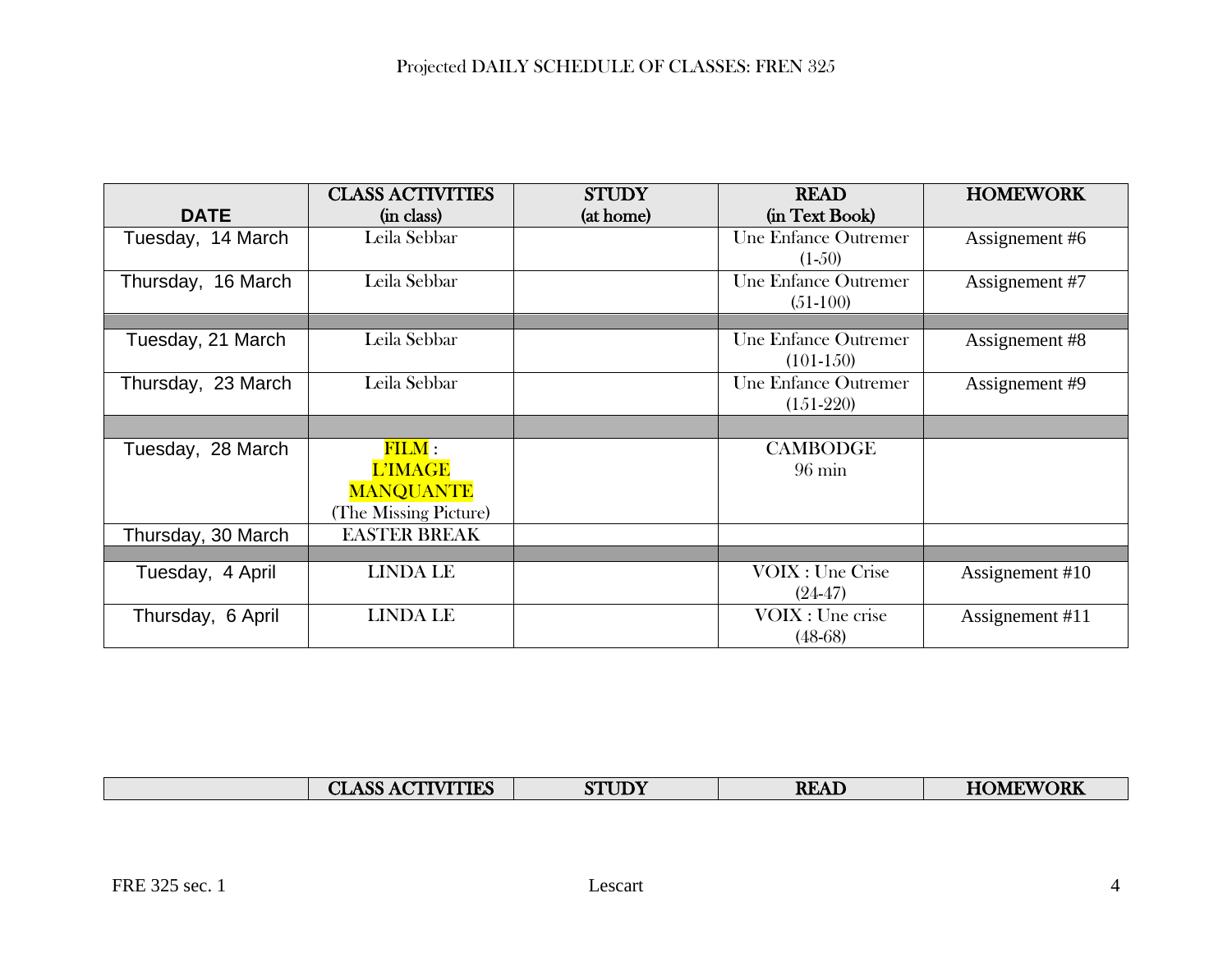| <b>DATE</b>           | (in class)                   | (at home) | (in Text Book)        |                        |
|-----------------------|------------------------------|-----------|-----------------------|------------------------|
| Tuesday, 11 April     | $\overline{\mathrm{FILM}}$ ; |           |                       |                        |
|                       | <b>ET MAINTENANT</b>         |           | <b>LIBAN</b>          |                        |
|                       | ON VA OU ?                   |           | $(110 \text{ min})$   |                        |
|                       | (2011)                       |           |                       |                        |
| Thursday, 13 April    | Amin MAALOUF                 |           | <b>SAMARKAND</b>      | Assignement #12        |
|                       |                              |           | $(I-IX - 1-61)$       |                        |
|                       |                              |           |                       |                        |
| Tuesday, 18 April     | Amin MAALOUF                 |           | <b>SAMARKAND</b>      | Assignement #13        |
|                       |                              |           | $(X-IX) 62-126$       |                        |
| 20 April<br>Thursday, | Amin MAALOUF                 |           | <b>SAMARKAND</b>      | Assignement #14        |
|                       |                              |           | (X-XXVIII 126-191     |                        |
|                       |                              |           |                       |                        |
| Tuesday, 25 April     | Amin MAALOUF                 |           | <b>SAMARKAND</b>      | Assignement #15        |
|                       |                              |           | (XXIX-XXXVIII 191-    |                        |
|                       |                              |           | <b>252</b> )          |                        |
| Thursday, 27 April    | Amin MAALOUF                 |           | <b>SAMARKAND</b>      |                        |
|                       |                              |           | (XXIX-XLVIII 253-312) | <b>FINAL ESSAY DUE</b> |
|                       |                              |           |                       |                        |